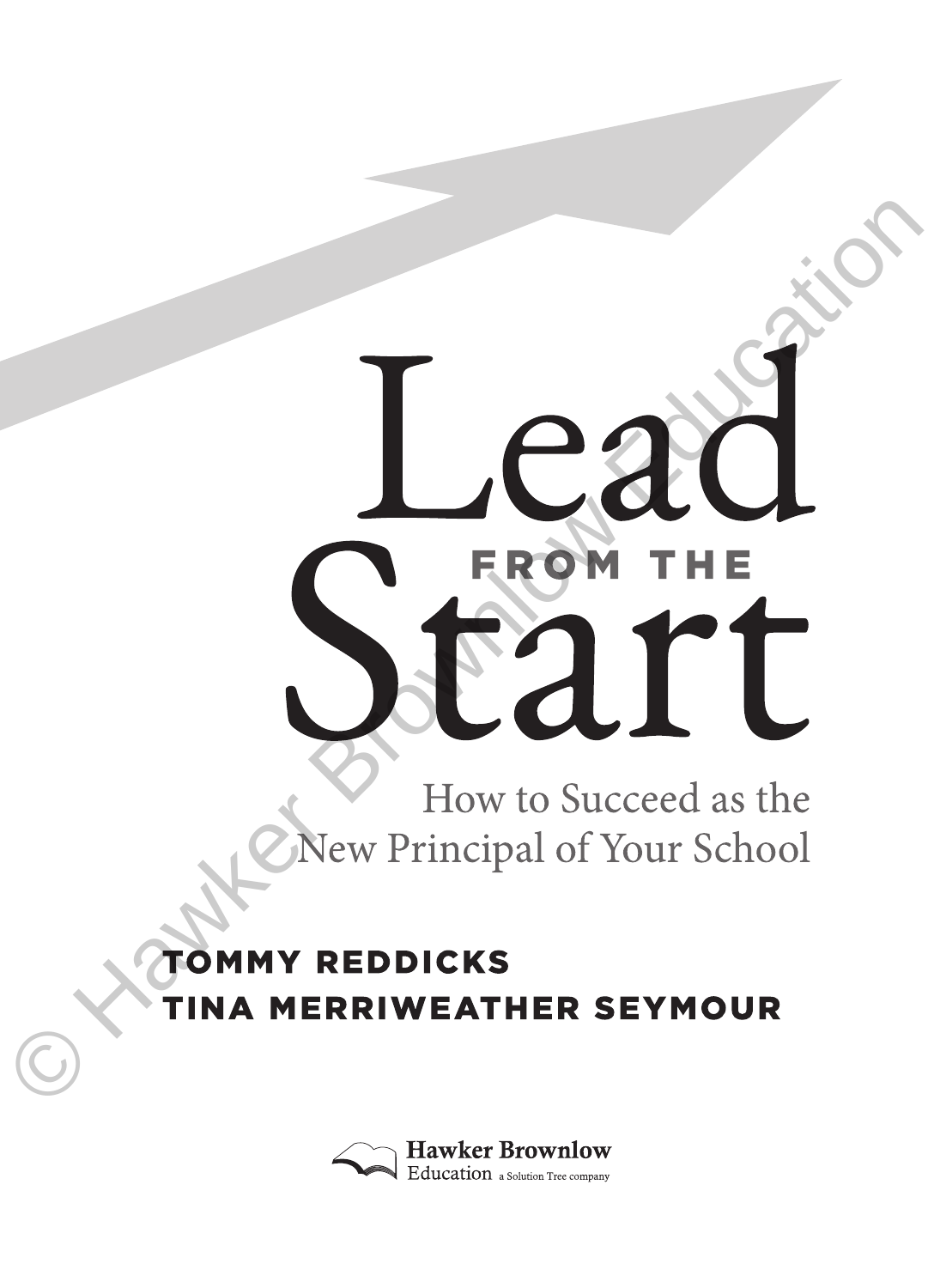# Table of Contents

| Table of Contents                        |
|------------------------------------------|
|                                          |
| Reproducible pages are in italics.       |
|                                          |
| About the Authors<br>.1x                 |
|                                          |
|                                          |
|                                          |
|                                          |
|                                          |
| <b>CHAPTER 1</b>                         |
|                                          |
| What Kind of School Are You Leading?  13 |
| What Kind of Leader Came Before You? 16  |
|                                          |
|                                          |
|                                          |
|                                          |
|                                          |
| <b>CHAPTER 2</b>                         |
| Prepare for Opening Day31                |
|                                          |
|                                          |
|                                          |
|                                          |
|                                          |
|                                          |

### CHAPTER 2

| Prepare for Opening Day31 |  |  |
|---------------------------|--|--|
|                           |  |  |
|                           |  |  |
|                           |  |  |
|                           |  |  |
|                           |  |  |
|                           |  |  |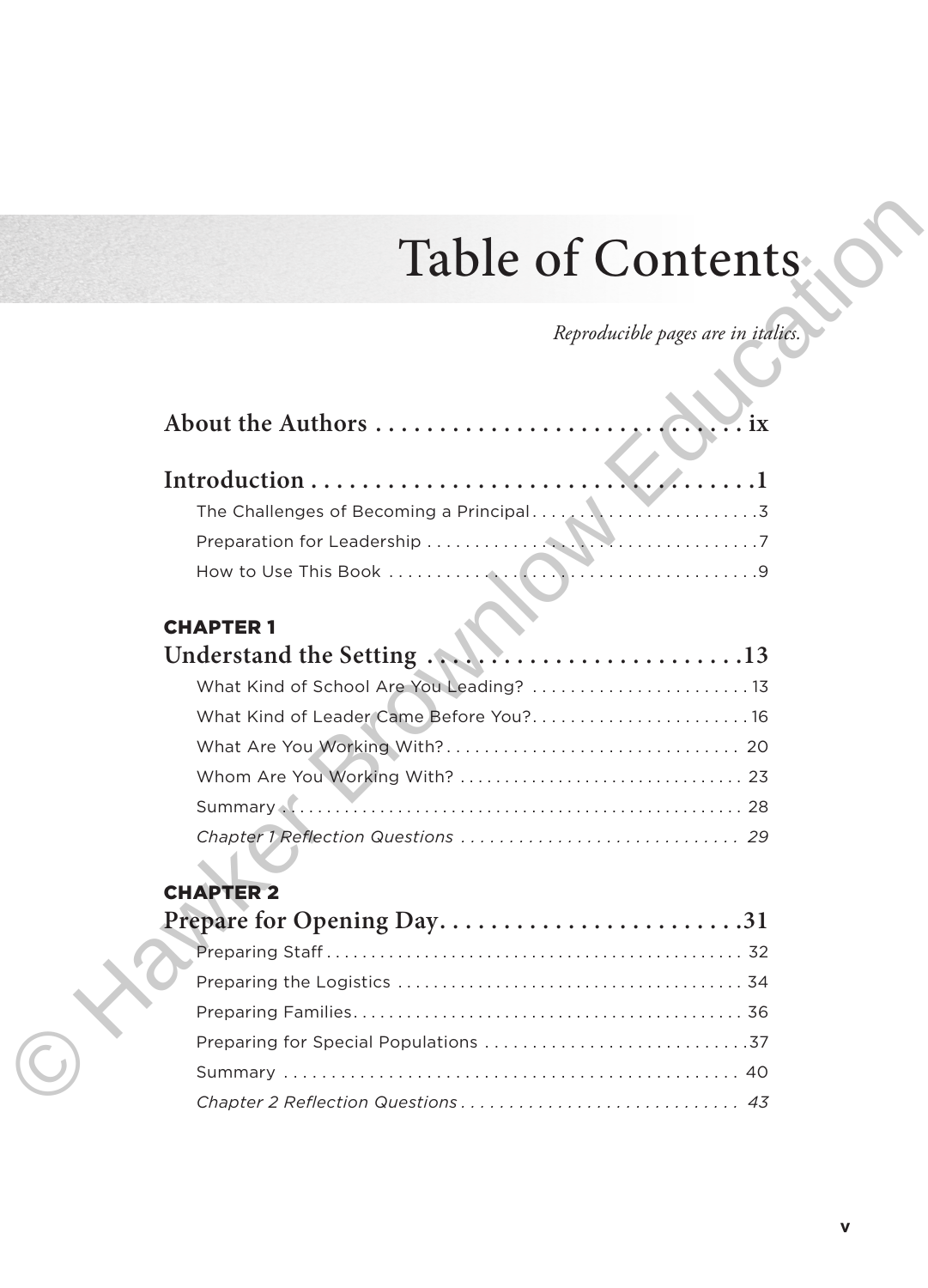| <b>CHAPTER 3</b>                                      |
|-------------------------------------------------------|
| Build Educational Relationships45                     |
|                                                       |
|                                                       |
|                                                       |
|                                                       |
|                                                       |
|                                                       |
| <b>CHAPTER 4</b>                                      |
|                                                       |
|                                                       |
|                                                       |
| Emergency Planning and Crisis Management 81           |
|                                                       |
|                                                       |
| Chapter 4 Reflection Questions 84                     |
|                                                       |
| <b>CHAPTER 5</b>                                      |
|                                                       |
|                                                       |
| Codifying Schoolwide and Classroom Procedures 89      |
|                                                       |
|                                                       |
|                                                       |
|                                                       |
| <b>CHAPTER 6</b>                                      |
| Develop Academic Systems101                           |
|                                                       |
| The Case for Codification and Simplification 107      |
| What to Teach: A Guaranteed and Viable Curriculum 113 |
| How to Teach It: Instructional Practices  116         |
| How to Monitor It: Assessment Practices  117          |

### CHAPTER 5

| Codify Schoolwide Norms85                        |  |
|--------------------------------------------------|--|
|                                                  |  |
| Codifying Schoolwide and Classroom Procedures 89 |  |
|                                                  |  |
|                                                  |  |
|                                                  |  |
|                                                  |  |

# CHAPTER 6

| Develop Academic Systems101                           |
|-------------------------------------------------------|
|                                                       |
|                                                       |
| What to Teach: A Guaranteed and Viable Curriculum 113 |
| How to Teach It: Instructional Practices  116         |
| How to Monitor It: Assessment Practices  117          |
| Customization for Students and Communities 117        |
|                                                       |
|                                                       |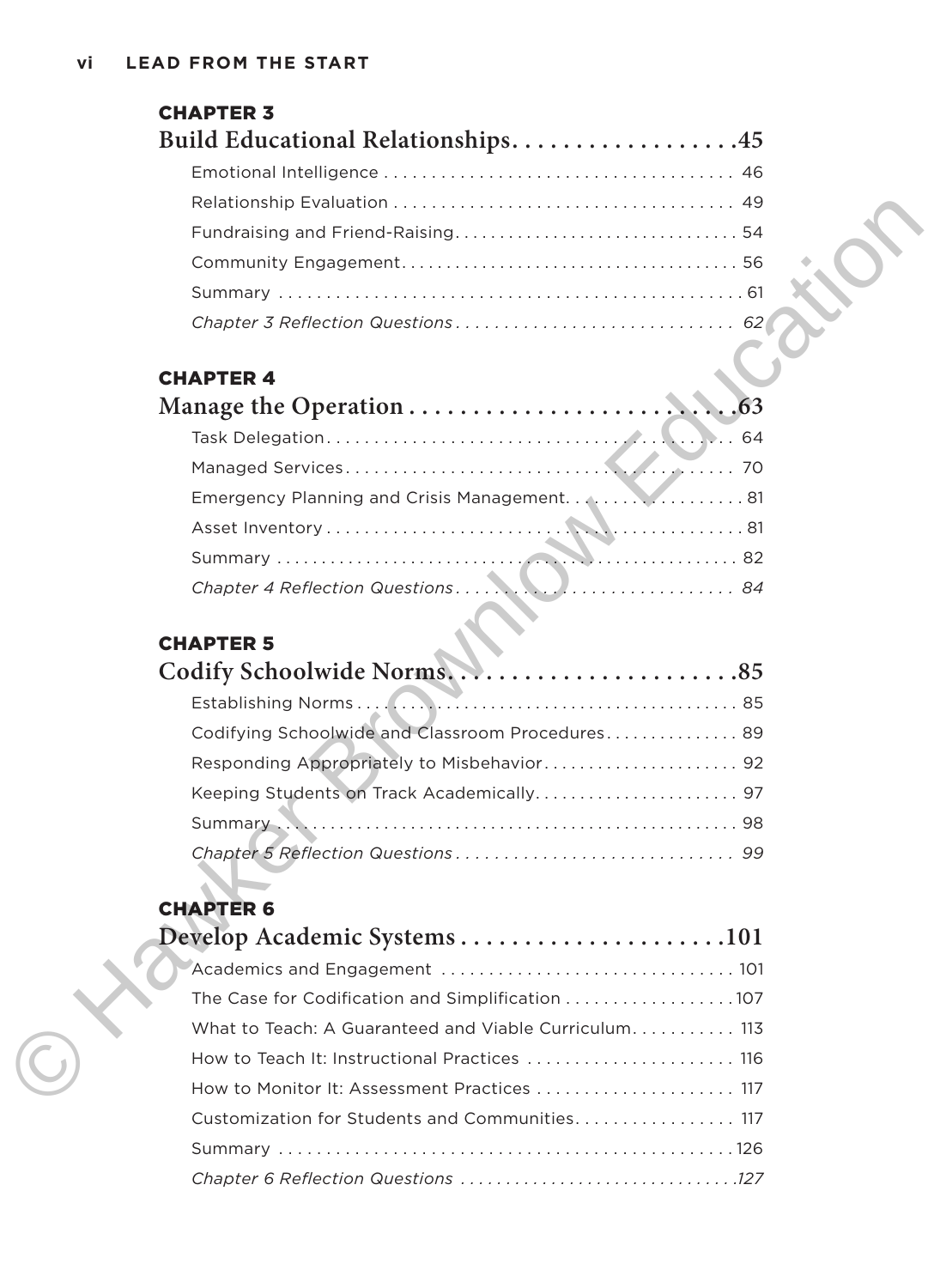### CHAPTER 7

| Manage Your Staff 129 |
|-----------------------|
|                       |
|                       |
|                       |
|                       |
|                       |

### CHAPTER 8

| Other Sources of Supplemental Funding  165 |  |
|--------------------------------------------|--|
|                                            |  |
|                                            |  |
|                                            |  |

### APPENDIX

| Responding to Difficult Situations  140         |  |
|-------------------------------------------------|--|
|                                                 |  |
|                                                 |  |
|                                                 |  |
| <b>CHAPTER 8</b>                                |  |
|                                                 |  |
|                                                 |  |
|                                                 |  |
|                                                 |  |
|                                                 |  |
| Other Sources of Supplemental Funding  165      |  |
|                                                 |  |
|                                                 |  |
| Epilogue $\dots\dots\dots\dots$                 |  |
| <b>APPENDIX</b>                                 |  |
| $Reproducibles \ldots$                          |  |
|                                                 |  |
|                                                 |  |
| Beginning-of-the-Year Preparations Checklist177 |  |
|                                                 |  |
|                                                 |  |
|                                                 |  |
|                                                 |  |
|                                                 |  |
|                                                 |  |
|                                                 |  |
| References and Resources 189                    |  |
|                                                 |  |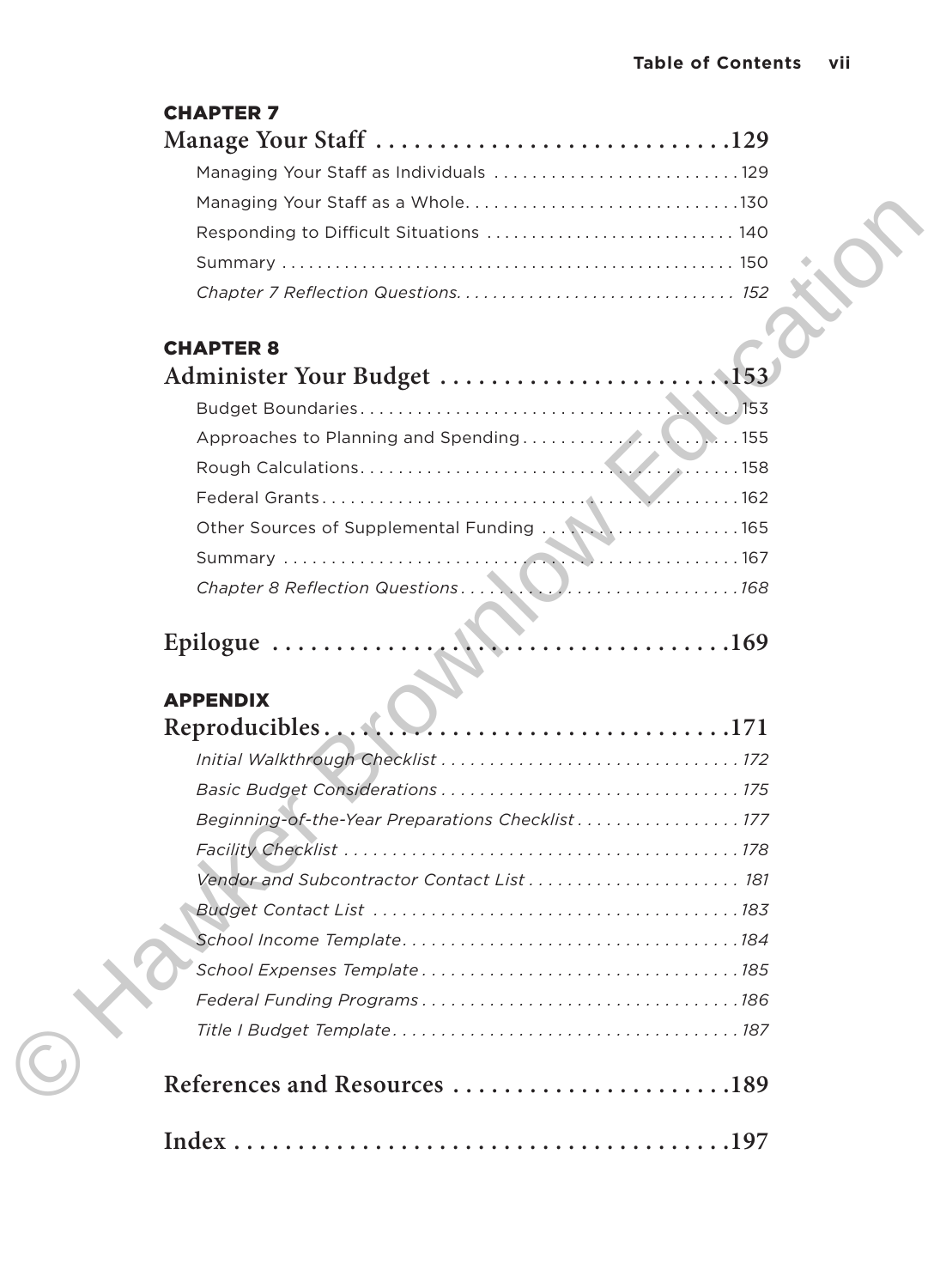# Introduction

Being a school principal is hard work. We know. We've done it. We've caught ourselves wondering, "Who in their right minds would want to take on such an endless task? Why subject ourselves to so much stress?" The answer to those questions is easy. Leadership matters. If we think back to what first called us into leadership roles, many of us can say that we went into the field of education with dreams of becoming life-changing teachers like those portrayed in *Stand and Deliver* (Musca & Menéndez, 1988) and *Dead Poets Society* (Haft, Witt, Thomas, & Weir, 1989). After a few years of magical teaching moments that made us feel like masters of the classroom, we wanted to expand our sphere of influence and sought leadership roles that would allow us to have a greater impact on student success. After all, success in the classroom should be replicable to the larger scale of a school, right?

Of course, we quickly learned that the transition to a building leadership role is not quite that simple. We could succeed if only we could get teachers to cooperate and emulate what we had done in our classrooms. If only parents and community members and district administrators would just give us a little time and space to figure out this leadership thing. Unfortunately, the pressures of standardized test scores and state-assigned school ratings don't allow for much grace or time for trial and error. The stakes are higher than ever before in education, and there is no silver bullet for creating and leading the perfect school model. But after more than four decades of combined experience in teaching and school administration, we can tell you there is a focused, strategic pathway for accelerated success that will put you on a trajectory to truly lead from the start. **Introduction**<br> **Example 16**<br>
Being a school principal is hard work. We know. We've done it. We've saught our<br>
severe wondering. "We in their right minds would strain the income<br>
rate as the state of the state of the stat

We can't overstate the importance of effective leadership in education, and the issue is magnified even more considering what's at stake: the lives of our youth. School leadership matters so much that, in summarizing the results of a six-year study, researchers Karen Seashore Louis, Kenneth Leithwood, Kyla Wahlstrom, and Stephen Anderson (2010) state, "We have not found a single case of a school improving its student achievement record in the absence of talented leadership" (p. 9). Amplifying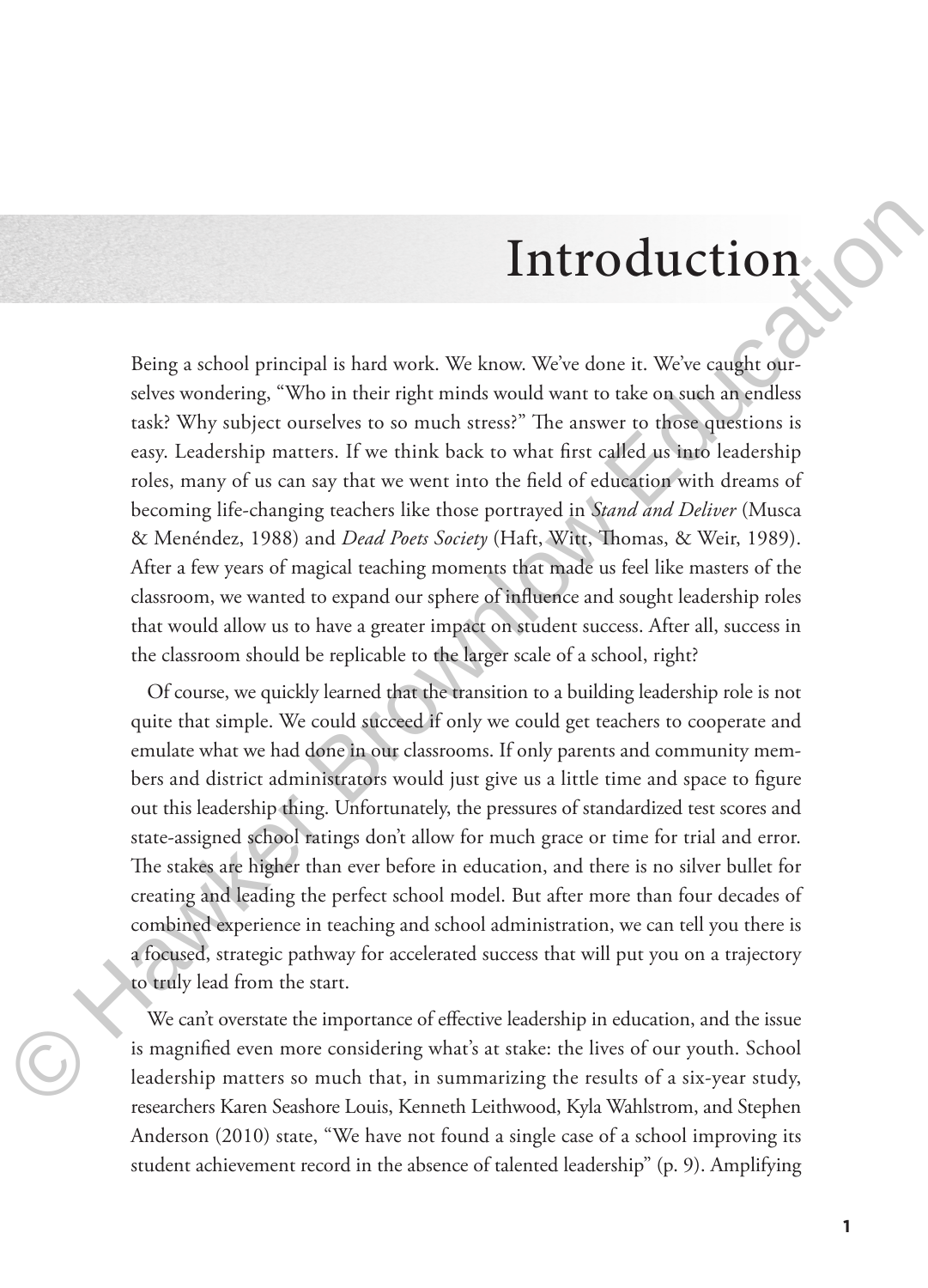### **2 LEAD FROM THE START**

this, *Empirical Economics* highlights a 2017 study saying "a single school looking to improve student academic achievement could simply hire a high-quality principal, or at the very least avoid low-quality principals" (Dhuey & Smith, 2017, p. 852).

Because of leaders' critical influence on learning, consistency and longevity in school leadership are matters of national concern. Many new administrators leave the profession within their first five years at the helm. In fact, in the United States alone, twenty-five thousand principals (a quarter of all principals in the country) leave their schools each year, and 50 percent quit during their third year in the role (School Leaders Network, 2014). With more than a decade of this continual revolving-door exit pattern compounding the problem in the United States, an astounding 60 percent of current school principals have been at their schools less than three years (Taie & Goldring, 2017).

This problem persists globally as well. In addition to world educational rankings that can drive regular calls for change, work-related stress and local politics seem to play universal roles in school-leader turnover. Rotations of boards, municipalities, and political parties often contribute to a destabilization of the school leadership position. In Brazil, for example, "When a new party takes office, there is a sharp increase in the share of schools with a new headmaster the following year" (Akhtari, Moreira, & Trucco, 2017, p. 18). In an attempt to better understand the lack of persistence of quality school leadership in Japan, a 2019 study (Nitta, Deguchi, Iwasaki, Kanchika, & Inoue, 2019) connects high depression and occupational stress in principals and vice principals, citing workload and role ambiguity as major contributors to depression. In the United Kingdom, the 2015 NAHT survey of school recruitment showed that 72 percent of schools struggled to find a suitable head teacher, with 22 percent failing to recruit. These recruitment deficits often force more new leaders into the position rather than relying on the traditional deputy-head matriculation. Because of leaders' critical influence on learning, consistency and longevity in<br>
we denote the profission within their first five years ar the belm. In fact, in the United States<br>
the profission within their first five y

With schools annually losing an increasing number of experienced leaders, their replacements are "being thrown into the deep end of the pool without adequate support, impacting schools, teachers, students, and our country" (School Leaders Network, 2014, p. 2). Not only does the principal churn (or continual leader turnover) phenomenon have deep financial implications for schools and their communities, but the academic setbacks from continual changes in leadership have extensive damaging effects on students in the short and long terms:

> As a result of principal churn, students achieve less in both math and reading during the first year after leader turnover, and schools that experience principal churn year-after-year realize serious